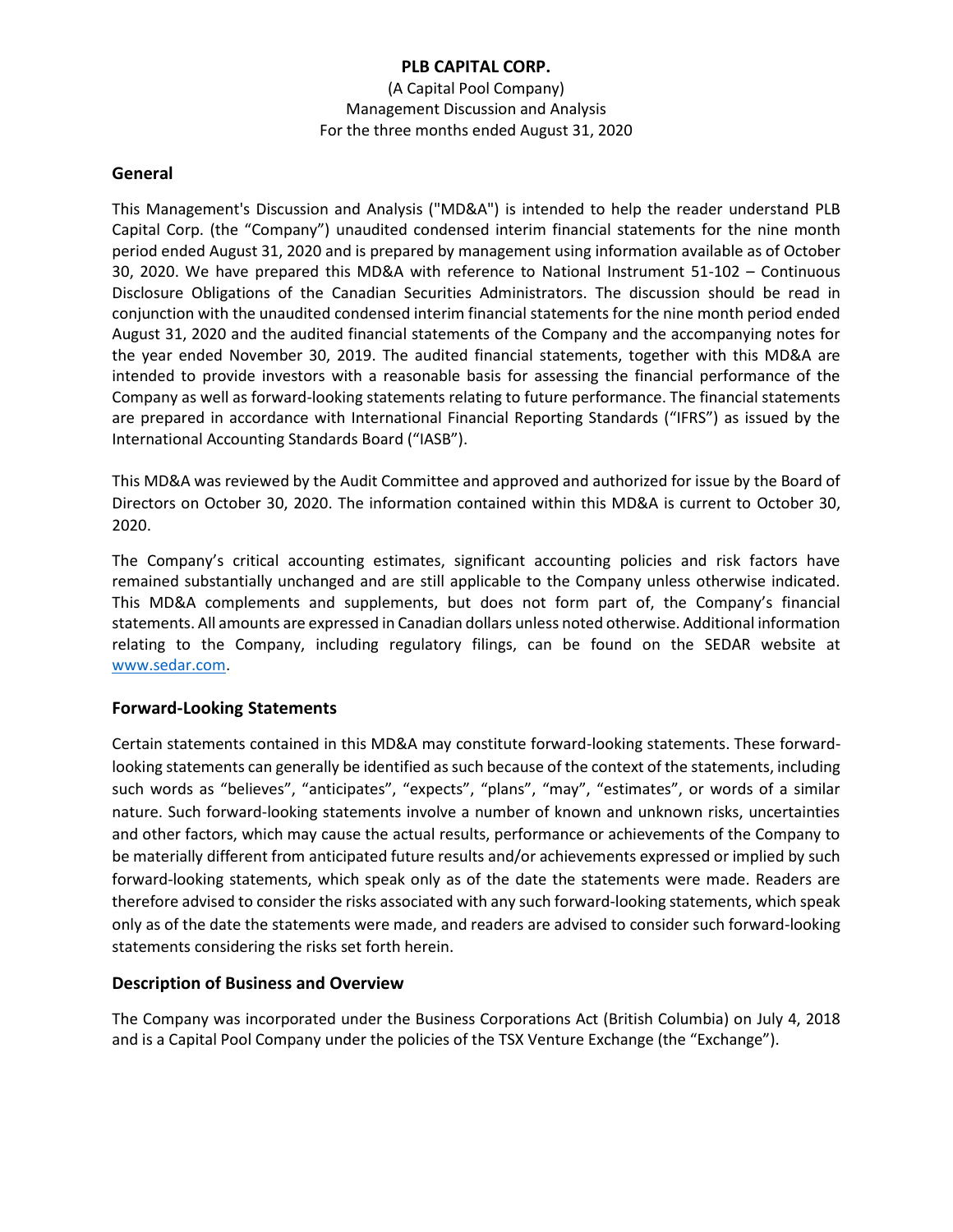#### (A Capital Pool Company) Management Discussion and Analysis For the three months ended August 31, 2020

On December 19, 2018, the Company appointed an agent to offer for sale to the public on a commercially reasonable-effort basis, 2,000,000 common shares at a price of \$0.10 per common share for gross proceeds of \$200,000 (the "Offering").

On March 14, 2019, the Company closed its initial public offering of 2,000,000 common shares issued at a price of \$0.10 per share. As a result of this issuance, the Company has 4,000,000 shares issued and outstanding, of which 2,000,000 shares have been placed in escrow. The Company is listed on the Exchange under the trading symbol "PLB.P".

The principal business of the Company is the identification and evaluation of assets or businesses with a view to completing a "Qualifying Transaction" as it is defined in the policies of the Exchange. The Company is in the process of identifying and negotiating a potential acquisition. There is no assurance that the Company will identify and complete a Qualifying Transaction within the time period described by the policies of the Exchange. Moreover, even if a potential Qualifying Transaction is identified by the Company, it may not meet the requirements of the Exchange.

On April 27, 2020 the company announced that it has entered into a binding letter of intent dated April 23, 2020 with Kainantu Resources Limited ("KRL") whereby PLB will acquire all of the issued and outstanding securities of KRL by way of a share exchange, amalgamation or such other form of business combination as the parties may determine.

On October 30, 2020 the Company, announced that further to its press release dated June 16, 2020 regarding the signing of a binding definitive share exchange agreement (the "Definitive Agreement") to acquire KRL (the "Transaction"), that in connection with the Transaction, it has filed a filing statement dated October 29, 2020 (the "Filing Statement") and a National Instrument 43-101 - *Standards of Disclosure for Mineral Projects* ("NI 43-101") compliant technical report supporting the scientific and technical disclosure contained in the Filing Statement. The Transaction is expected to close on or around November 13, 2020, with PLB changing its name to "Kainantu Resources Ltd." in connection therewith (the "Resulting Issuer").

The Company, KRL, and the shareholders of KRL executed a second amendment to the Definitive Agreement on October 7, 2020 (the "Second Amendment Agreement"). Pursuant to the Second Amendment Agreement, KRL will raise aggregate gross proceeds of not less than C\$3,000,000 through the issuance of a minimum of 15,000,000 units ("Units") pursuant to a non-brokered private placement (the "Financing"). Each Unit will consist of one KRL Share and one half of a share purchase warrant (each whole warrant, a "KRL Warrant"). Each KRL Warrant will be exercisable at a price of \$0.40 per share for a period of 36 months. The KRL Shares and KRL Warrants issuable pursuant to the Financing will be exchanged for common shares and warrants of PLB on the same terms. The Financing is expected to complete immediately prior to the closing of the Transaction. The proceeds of the Financing will be utilized for payments due pursuant to exploration costs on KRL's gold tenements, general working capital, and the Transaction. Insiders of KRL are expected to participate in ~40% of the Financing. Finder's fees will apply to the balance of the proceeds raised from the Units sold to arm's length parties to the Transaction, consisting of 7% to be paid in cash or Units and 11% to be issued as warrants at a price of \$0.20 per share. The completion of the Financing is subject to the approval of the TSX-V. In addition, PLB will issue an aggregate of 5,000,000 deferred PLB common shares to the holders of KRL common shares ("KRL Shares"), pro rata in accordance with their holdings of KRL Shares as of the date of the Second Amendment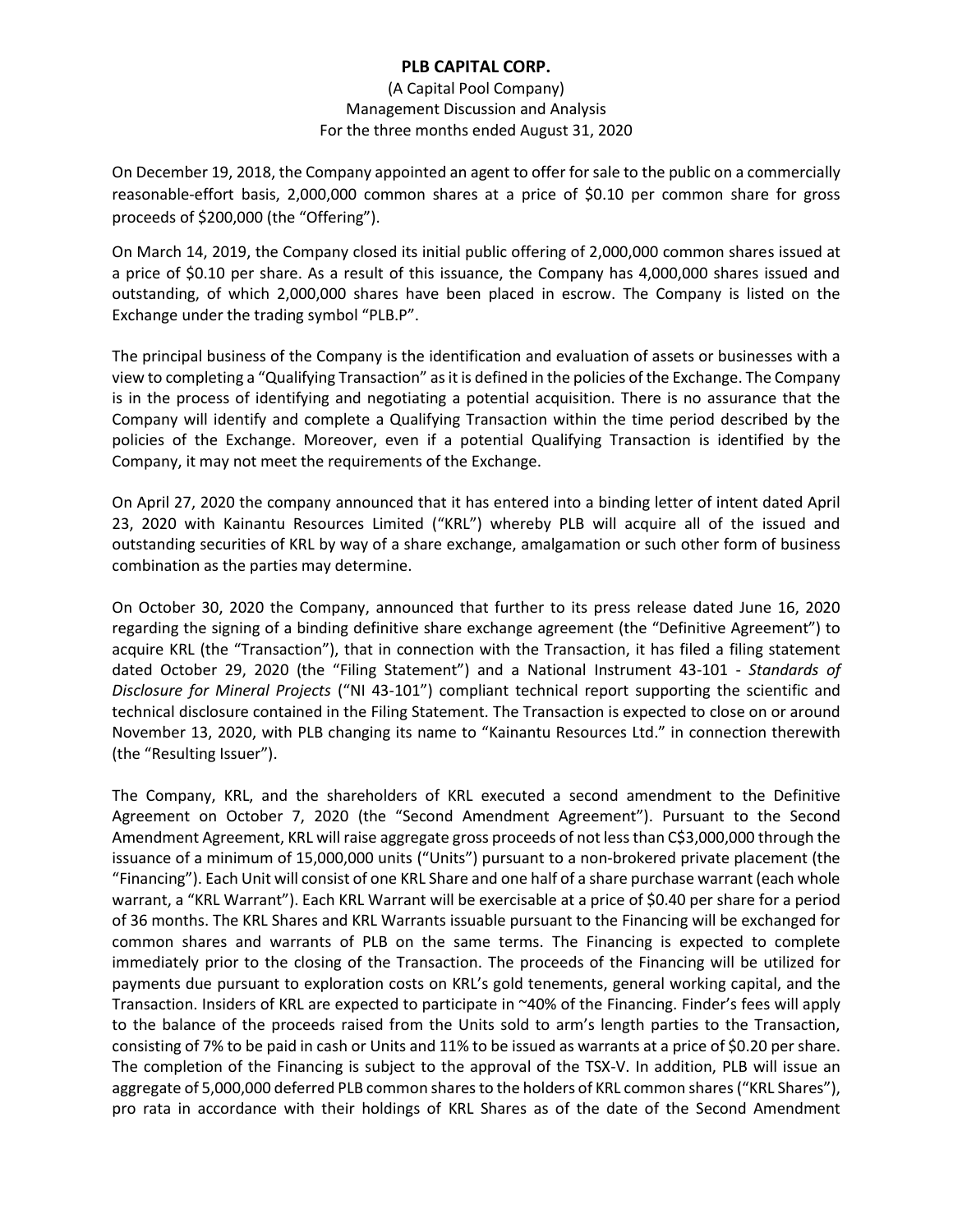### (A Capital Pool Company) Management Discussion and Analysis For the three months ended August 31, 2020

Agreement, as additional consideration in the event that the Resulting Issuer has established and completed a technical report in compliance with NI 43-101 supporting an inferred resource (as such term is defined in NI 43-101).

The head office, principal and registered address and records office of the Company are located at Suite 2080, 777 Hornby Street, Vancouver, British Columbia, V5Z 1S4.

To date, the Company has not generated revenues. Continued operations of the Company are dependent on the receipt of related party debt or equity financing on terms which are acceptable to the Company.

# **SUMMARY OF FINANCIAL RESULTS**

# *Results for the three month period ended August 31, 2020*

For the three month period ended August 31, 2020, the Company recorded a net loss of \$12,443 (Three month period ended August 31, 2019 - \$4,046). The increase in the net loss of \$8,397 is mainly due to the following changes:

- Audit and accountings fees were paid of \$7,500 compared to nil in the same period in the prior year due to activity related to the Company entering into a potential Qualifying Transaction.
- Transfer and filing fees were incurred of \$3,033 compared to nil in the same period in the prior year related to fees for the TSX-V.
- Legal fees increased to \$1,859 from the same period in the prior year of \$1,010 due to the increased activity relating to a potential Qualifying Transaction.
- Office and administration fees decreased to \$14 compared to \$3,011 from the same period in the prior year due to very little activity in the period.

## **Operating Results, Financial Condition and Liquidity**

|                              | Three months ended<br>August 31, 2020 |           | Three months ended<br>May 31, 2020 |          | Three months ended<br>August 31, 2019 |         |
|------------------------------|---------------------------------------|-----------|------------------------------------|----------|---------------------------------------|---------|
|                              |                                       |           |                                    |          |                                       |         |
| <b>Total Revenue</b>         |                                       | Nil       |                                    | Nil      |                                       | Nil     |
| (Loss) Income for the Period |                                       | (12, 443) |                                    | (16,909) |                                       | (4,046) |
| <b>Total Assets</b>          |                                       | 168,871   |                                    | 181,555  |                                       | 203,895 |
| <b>Total Liabilities</b>     |                                       | 37        |                                    | 278      |                                       | 1,707   |

## **Financial Condition**

As at August 31, 2020, the Company had current assets of \$168,871 (August 31, 2019 - \$203,895). Current liabilities as at August 31, 2020 \$37 (August 31, 2019 - \$1,707).

## **Selected Quarterly Information**

|                      | Quarter ended   | Quarter ended | Quarter ended     | Quarter ended     |
|----------------------|-----------------|---------------|-------------------|-------------------|
|                      | August 31, 2020 | May 31, 2020  | February 29, 2020 | November 30, 2019 |
|                      |                 |               |                   |                   |
| <b>Total Revenue</b> | Nil             | Ni            | Nil               | Nil               |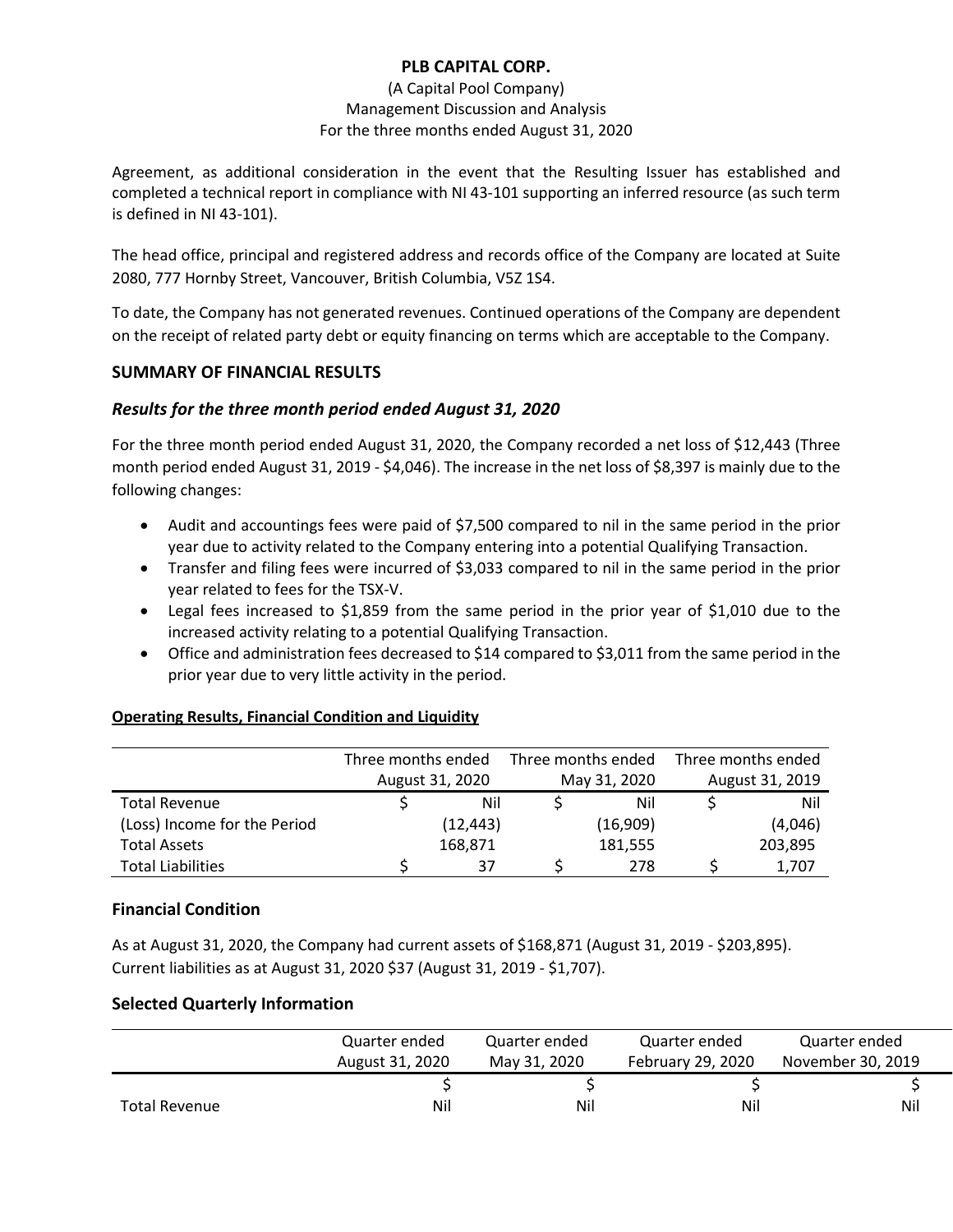(A Capital Pool Company) Management Discussion and Analysis For the three months ended August 31, 2020

| Net (Loss) Income        | (12,443) | (16,909) | (5,218) | 9,087   |
|--------------------------|----------|----------|---------|---------|
| (Loss) Income per Share  | (0.03)   | (0.04)   | (0.00)  | 0.00    |
| <b>Total Assets</b>      | 168.871  | 181.555  | 203,646 | 203.404 |
| <b>Total Liabilities</b> | 37       | 278      | 5.460   | Nil     |

|                          | Quarter ended   | Quarter ended | Quarter ended     | Quarter ended    |
|--------------------------|-----------------|---------------|-------------------|------------------|
|                          | August 31, 2019 | May 31, 2019  | February 28, 2019 | November 30,2018 |
|                          |                 |               |                   |                  |
| <b>Total Revenue</b>     | Nil             | Nil           | Nil               | Nil              |
| Net Loss                 | (4,046)         | (60, 043)     | (18, 425)         | (17, 429)        |
| Loss per Share           | (0.00)          | (0.02)        | (0.01)            | (0.01)           |
| <b>Total Assets</b>      | 203,895         | 212,534       | 71,611            | 81,686           |
| <b>Total Liabilities</b> | 1,707           | 6,300         | 8,350             | Nil              |

## **Capital Resource and Liquidity**

As at August 31, 2020, cash was \$167,392 (August 31, 2019 - \$203,291). The Company has been reliant on financial assistance from equity financing. As of the date of this MD&A, the Company has no outstanding commitments. The Company has not pledged any of its assets as security for loans, or otherwise and is not subject to any debt covenants. The Company has \$37 in short term liabilities. Management has evaluated that the Company will be required to raise additional equity capital or other borrowings to be able to pay its liabilities and finance operating costs. The ability to raise sufficient funding cannot be determined at this time, which creates a material uncertainty that casts doubt about the Company's ability to continue as a going concern.

## **Outstanding Share Data**

As at August 31, 2020 and at the MD&A date, 4,000,000 common shares were issued and outstanding, 400,000 stock options and 100,000 warrants outstanding.

#### **Related Party Transactions**

During the three month period ended August 31, 2020 there were no additional related party transactions. During year ended November 30, 2019, the related party transactions amounted to \$29,800.

|                          | Nine month period<br>ended August 31,<br>2020 | For the year ended<br>November 30, 2019 |  |
|--------------------------|-----------------------------------------------|-----------------------------------------|--|
| Share-based compensation |                                               | 29,800                                  |  |

#### **Off-Balance Sheet Arrangements**

The Company has no off-balance sheet arrangements.

#### **Critical Accounting Policies and Estimates**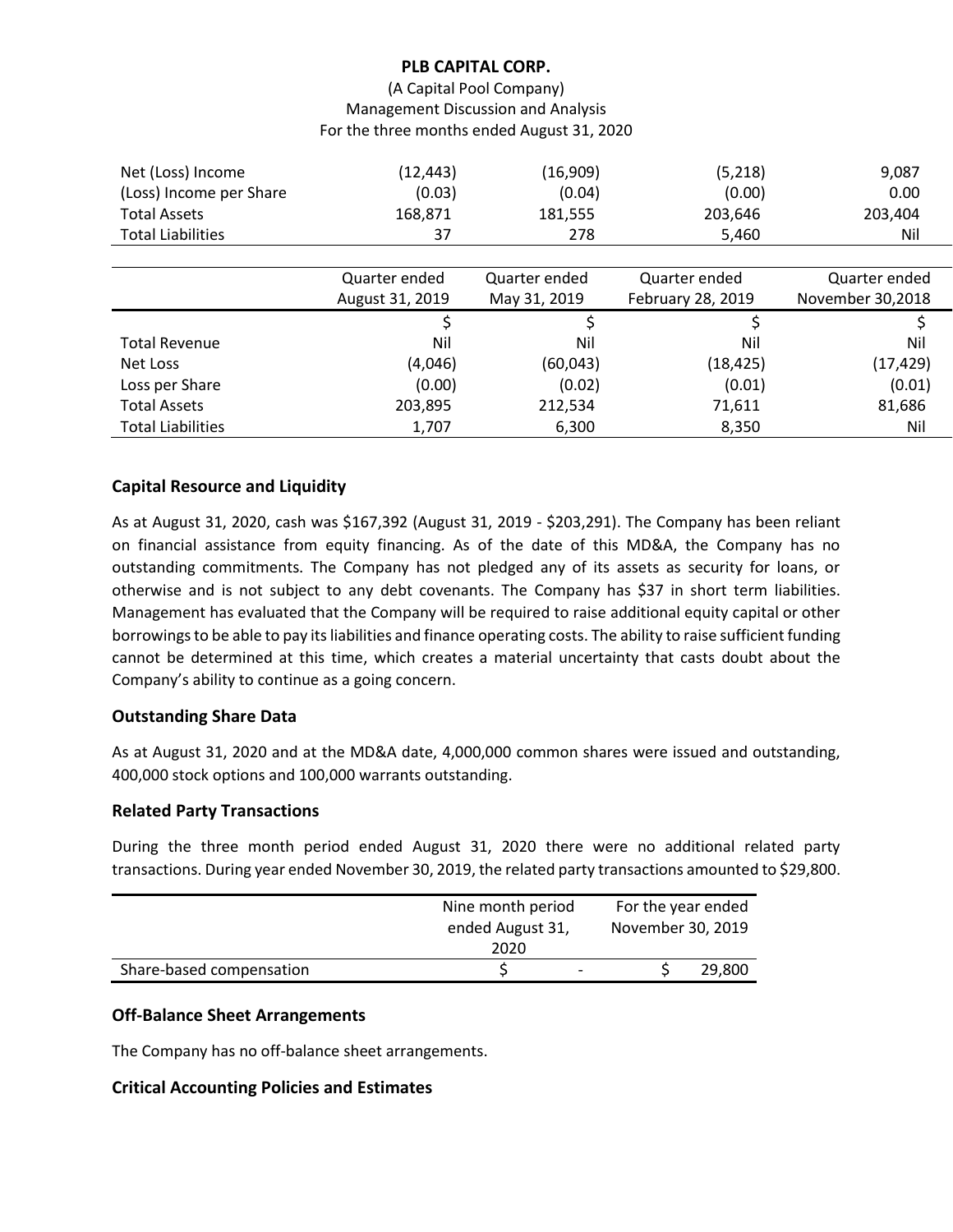### (A Capital Pool Company) Management Discussion and Analysis For the three months ended August 31, 2020

The preparation of the Company's unaudited condensed interim financial statements in conformity with IFRS requires management to make judgments, estimates and assumptions that affect the reported amounts of assets, liabilities and contingent liabilities at the date of the financial statements and reported amounts of expenses during the reporting period. Note 2 to the financial statements discusses these critical accounting policies.

Estimates and assumptions are continuously evaluated and are based on management's experience and other factors, including expectations of future events that are believed to be reasonable under the circumstances. However, actual outcomes can differ from these estimates.

## **Financial Instruments**

## *Financial assets*

Financial assets are classified into one of the following categories based on the purpose for which the asset was acquired. All transactions related to financial instruments are recorded on a trade date basis. The Company's accounting policy for each category is as follows:

# *Fair value through profit or loss ("FVTPL")*

Financial assets are classified as FVTPL when the financial asset is held-for-trading or is designated as FVTPL. A financial asset is classified as FVTPL when it has been acquired principally for the purpose of selling in the near future, it is a part of an identified portfolio of financial instruments that the Company manages and has an actual pattern of short-term profit taking or if it is a derivative that is not designated and effective as a hedging instrument. Upon initial recognition, attributable transaction costs are recognized in profit or loss when incurred. Financial instruments at FVTPL are measured at fair value, and changes therein are recognized in profit or loss.

## *Loans and receivables*

These assets are non-derivative financial assets resulting from the delivery of cash or other assets by a lender to a borrower in return for a promise to repay on a specified date or dates, or on demand. They are initially recognized at fair value less transaction costs that are directly attributable to their acquisition or issue and subsequently carried at amortized cost, using the effective interest rate method, less any impairment losses. Amortized cost is calculated taking into account any discount or premium on acquisition and includes fees that are an integral part of the effective interest rate and transaction costs. Gains and losses are recognized in profit or loss when the loans and receivables are derecognized or impaired, as well as through the amortization process. The Company has no assets included in this category.

## *Available-for-sale*

Non-derivative financial assets that do not meet the definition of loans and receivables are classified as available-for-sale and comprise principally the Company's strategic investments in entities not qualifying as subsidiaries or associates. Available-for-sale investments are carried at fair value with changes in fair value recognized in other comprehensive loss/income. Where there is a significant or prolonged decline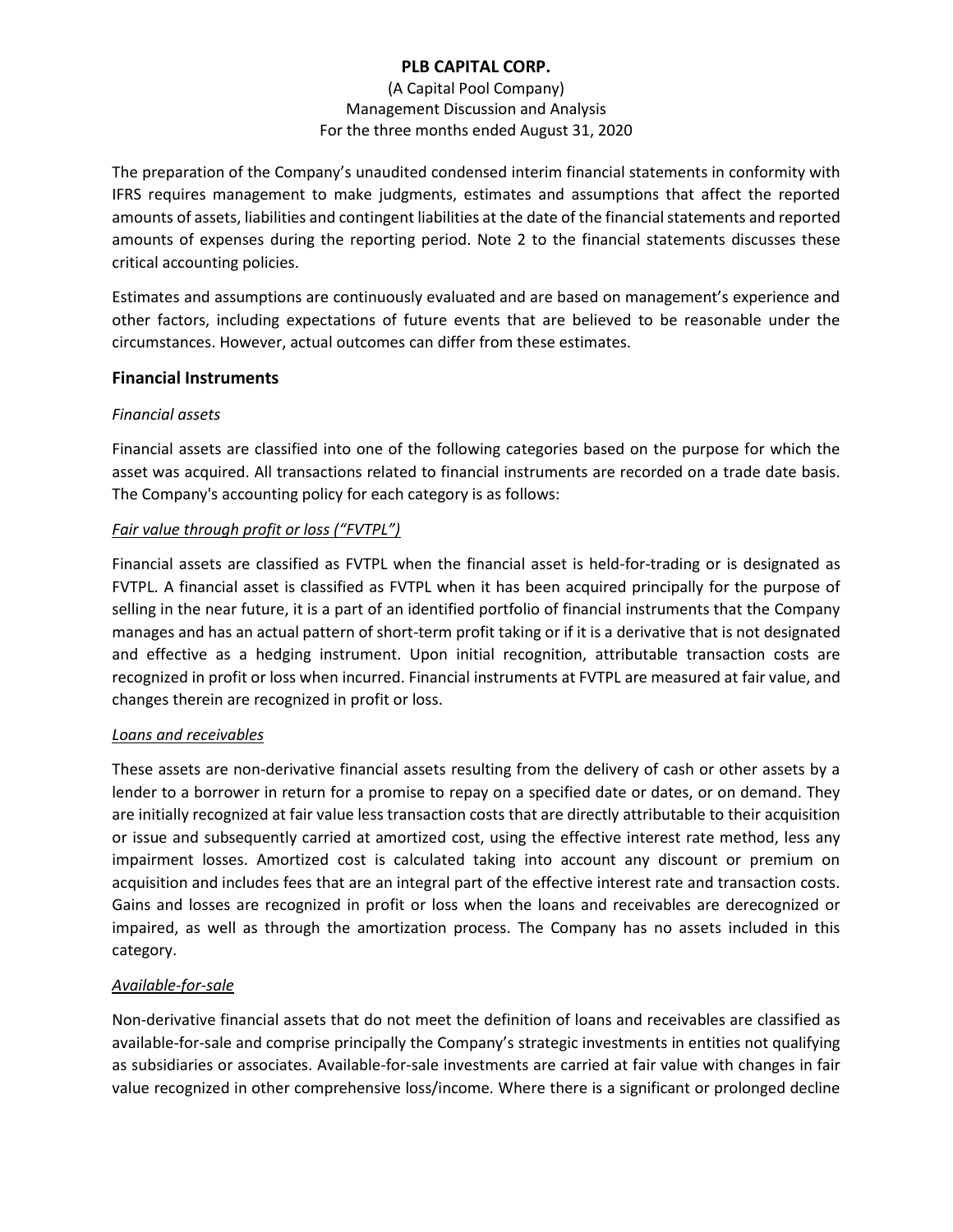### (A Capital Pool Company) Management Discussion and Analysis For the three months ended August 31, 2020

in the fair value of an available-for-sale financial asset (which constitutes objective evidence of impairment), the full amount of the impairment, including any amount previously recognized in other comprehensive loss/income, is recognized in profit or loss. If there is no quoted market price in an active market and fair value cannot be readily determined, available-for-sale investments are carried at cost.

On sale or impairment, the cumulative amount recognized in other comprehensive loss/income is reclassified from accumulated other comprehensive loss/income to profit or loss. The Company has no assets included in this category.

## *Held-to-maturity*

Non-derivative financial assets with fixed or determinable payments and fixed maturities that the Company has the positive intention and ability to hold to maturity are classified as held-to-maturity. Financial assets classified as held-to-maturity are measured at amortized cost using the effective interest method.

At each reporting date the Company assesses whether there is any objective evidence that a financial asset or a group of financial assets is impaired. A financial asset or group of financial assets is deemed to be impaired if, and only if, there is objective evidence of impairment as a result of one or more events that has occurred after the initial recognition of the asset and that event has an impact on the estimated future cash flows of the financial asset or the group of financial assets. The Company has no assets included in this category.

## *Financial liabilities*

Financial liabilities are classified as other financial liabilities, based on the purpose for which the liability was incurred. These liabilities are initially recognized at fair value net of any transaction costs directly attributable to the issuance of the instrument and subsequently carried at amortized cost using the effective interest rate method. This ensures that any interest expense over the period to repayment is at a constant rate on the balance of the liability carried in the statements of financial position. Interest expense in this context includes initial transaction costs and premiums payable on redemption, as well as any interest or coupon payable while the liability is outstanding. Bank indebtedness is included in this category.

## **Management's Responsibility for Financial Information**

The Company's financial statements and the other financial information included in this management report are the responsibility of the Company's management and have been examined and approved by the Board of Directors. The financial statements were prepared by management in accordance with generally accepted Canadian accounting principles and include certain amounts based on management's best estimates using careful judgment. The selection of accounting principles and methods is management's responsibility.

Management recognizes its responsibility for conducting the Company's affairs in a manner to comply with the requirements of applicable laws and established financial standards and principles, and for maintaining proper standards of conduct in its activities.